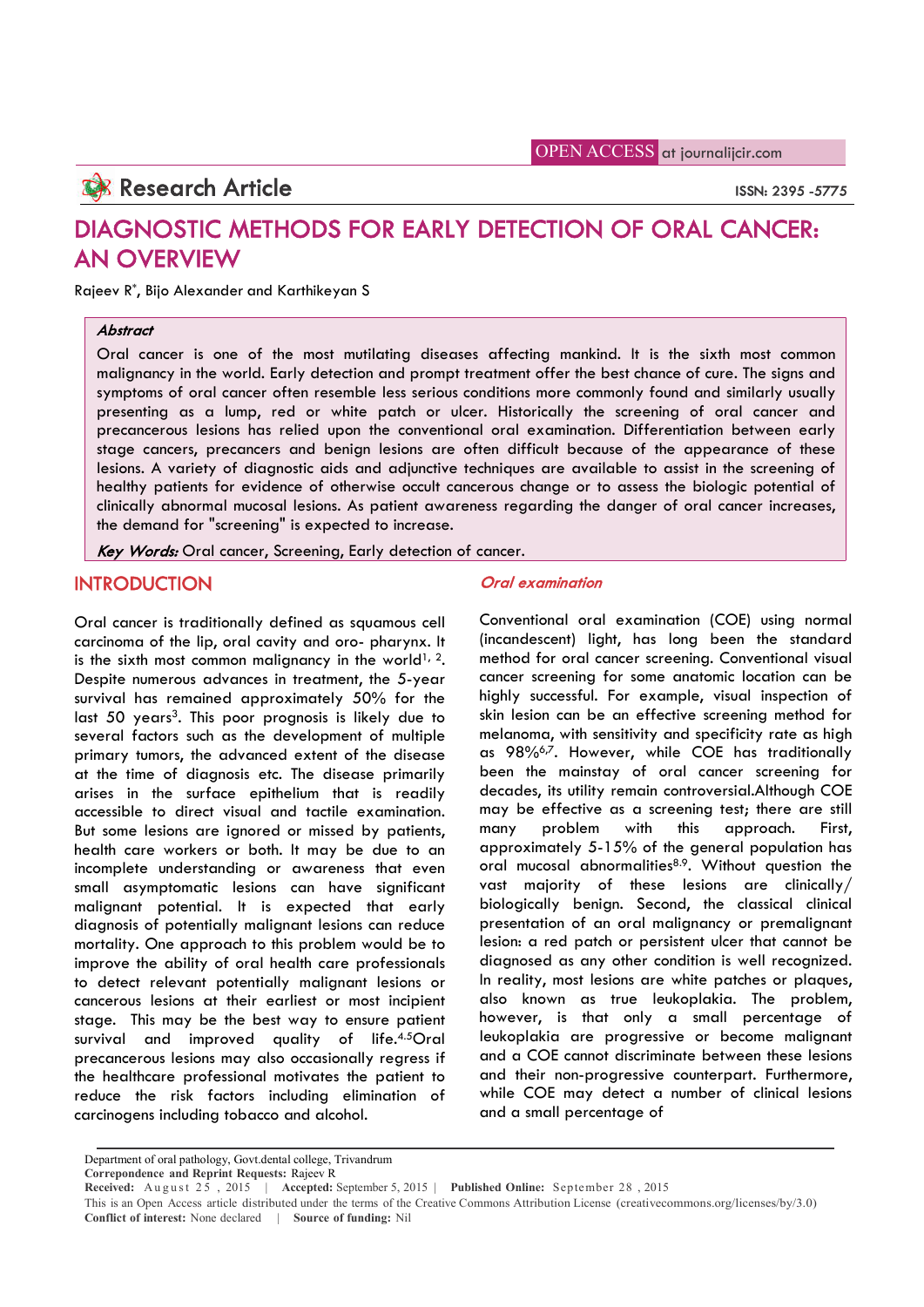those may exhibit histological features of premalignancy. Therefore, while COE may be useful in the discovery of some oral lesions, it does not identify all potentially malignant lesions, nor does it accurately detect the small proportion of biologically relevant lesions that are likely to progress to cancer. COE may be useful as a method of screening for oral cancer only in high risk groups like chronic smokers or alcoholics .10

Early diagnosis and treatment are the goals. Since the COE has undetermined sensitivity and specificity, there is a need for more accurate diagnostic tools that can detect early lesions. The need is great considering the larger number of oral lesions encountered by health care workers performing oral cancer screening, which amount to 5-15% of screened patients.

## Vital staining

In vivo vital staining has been used extensively in gynecology for the detection of malignant change via colposcopy. Toludine blue stain areas of cervical carcinoma in situ in delineating abnormal from normal epithelium. In contrast, Lugol's iodine is retained in normal squamous epithelial cells, but not in dysplastic or malignant cells of squamous epithelium of the cervix. Oral carcinoma in situ and early invasive oral carcinoma demonstrate affinity for Toludine blue dye. Lugol's iodine and Toludine blue have been used together in the detection of early carcinoma and the diagnosis of oral lesions.

Toludine blue (also known as tolonium chloride) is an acidophilic metachromatic nuclear stain that may stain nucleic acids and abnormal tissues. Toluidine blue (TB) staining is claimed to be a simple, inexpensive and sensitive adjunct tool for identifying early OSCC and high-grade dysplasias.It has been used as a means of identifying clinically occult lesions in patients whose oral mucosa may otherwise be normal –that is as a screening test or adjunct. Toludine blue has also been demonstrated to help assess the status of margins around oral cancer at the time of resection.11Toluidine blue appears to be good at detecting carcinomas but is positive only  $\sim$  50% of lesions with dysplasia<sup>12,13</sup> In addition, it also frequently stains common benign conditions such as non-specific ulcers.

Methylene blue is a heterocyclic aromatic chemical compound. At room temperature appears as a solid, odorless, dark-green powder, which yields a blue solution when dissolved in water .Considering its low toxicity and the fact that it is cheaper than TB, it may

be convenient to substitute it for TB in large-scale oral screening in high-risk patients.<sup>14</sup>

#### Light-based detection systems

Chemiluminescence (reflective tissue fluorescence) has been used as an adjunct in the examination of the cervical mucosa for premalignant and malignant lesions. Recently this technology has been adapted for use in the oral cavity and is currently marketed under the names Vizilite Plus and MicroLux DL.The patient must first rinse with a1% acetic acid solution followed by direct visual examination of the oral cavity using a blue-white light source.

The normal epithelium appears lightly bluish while abnormal epithelium appears distinctively white.ViziLite Plus uses a disposable chemiluminescent light packet, while the MicroLux unit offers a reusable, battery-powered light source. This technique may help identify lesions that cannot be seen with incandescent light<sup>15</sup>. Well controlled clinical trials are needed that specifically investigate the ability of these devices to detect precancerous lesions that are invisible by COE alone. If such discrimination can be confirmed, it would support the use of this technology as a true screening device.

#### VELscope (narrow emission tissue fluorescence)

Fluorescence spectroscopy involves the exposure of the tissues to various excitation wavelenghths so that subtle differences between normal and abnormal tissues can be identified.Fluorescence imaging involves the exposure of the tissue to a rather specific wavelength of light, which results in the autoflourescence of cellular fluorophores after excitation. The presence of cellular alterations will change the concentrations of fluorophores which will affect the scattering and absorption of light in the tissue, thus resulting changes in colour that can be observed visually.Based upon available data,it is found that both imaging and spectroscopy were excellent at distinguishing between normal and malignant tissue<sup>16</sup> .Imaging was found to be more useful for screening of new lesions than spectroscopy because it was not feasible to scan the entire oral cavity using the small optical fibers required for spectroscopy.

The VELscope is a portable device that allows for direct visualization of the oral cavity and is being marketed for use in the oral cancer screening. Under the blue excitation light (400-460 nm) provided by the unit, normal mucosa emits a pale green autofluorescence when viewed through the selective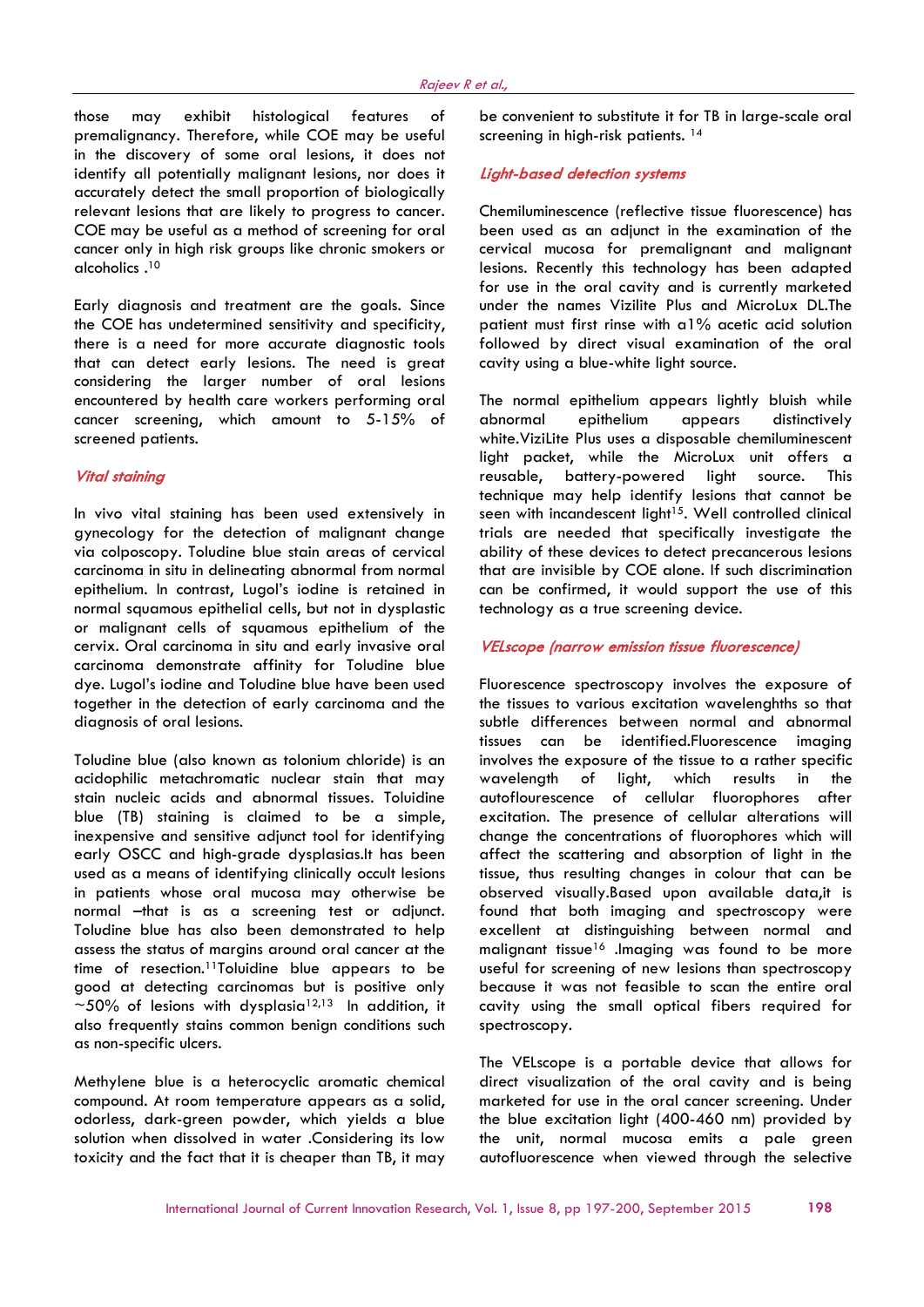(narrow band) filter incorporated within the instrument hand piece. In contrast, abnormal or suspicious tissue exhibits decreased levels of normal autofluorescence and appears dark by comparison to the surrounding healthy tissue.

## Brush cytology

The Brush Biopsy was introduced as a potential oral cancer case-finding device in 1999. It was designed for the interrogation of clinical lesions that would otherwise not be subjected to biopsy because the level of suspicion for carcinoma, based upon clinical features was low17,18.The brush biopsy uses a small nylon brush to gather cytology samples then sent for computer scanning and analysis (Oral CDx) to identify and display individual cells.When an abnormal result is reported (atypical or positive), the clinician must follow-up with a scalpel biopsy of the lesion, as the use of brush cytology does not provide a definitive diagnosis.

## Liquid Based Cytology

Liquid-based cytology is one of the recent trends in screening technology. Samples are collected using a brush-like device. The obscuring materials like mucus and blood are removed with clearing solution and centrifuged. Supernatant is discarded and pellicle obtained is admixed with cellular base solution which is then transferred to clean slide. It produces a more representative sample of the specimen, with reduced obscuring background material<sup>19</sup>.Studies on liquidbased methods have shown an overall improvement on sample preservation, specimen adequacy, better visualization of cell morphology, reproducibility and reduction in cell overlapping<sup>20,21</sup>.

#### **Histopathology**

The American Academy of Oral and Maxillofacial Pathology recommends that ''all abnormal tissue be submitted promptly for microscopic evaluation and analysis". It provides diagnosis as well as information on the clinical behavior of the lesions which helps in treatment.22

Even though all the above mentioned clinical as well as cytological methods can be considered as diagnostic adjuncts; the gold standard in diagnosis is still considered to be the histopathology. The diagnostic adjuncts may be used as a guide in selecting cases for biopsy as well as in marking the more representative area within a lesions.

#### **Biomarkers**

Application of molecular biology in the diagnostic work - up of potentially malignant lesions are of paramount importance in predicting the biologic behavior of such lesions. Biomarkers associated with higher cancer risk in premalignant lesions include high chromosomal polysomy, high p53 protein accumulation in the parabasal layer and loss of heterozygosity at chromosome3p or 9p. The collective score of these markers is more predictive of cancer risk than the independent score of any single marker.23

### **CONCLUSION**

Screening and early detection in populations at risk have been proposed to decrease both the morbidity and mortality associated with oral cancer. However the visual detection of premalignant oral lesions has been problematic because early lesions of oral cancer and precancer are often subtle and rarely demonstrate the clinical characteristics observed in advanced cases such as ulceration, induration, pain, or associated cervical lymphadenopathy. Besides their clinical subtlety, premalignant lesions are highly heterogenous in their presentation and may mimic a variety of common benign or reactive conditions .Combined with an increased public awareness of oral cancer in general; robust diagnostic aids that allow clinicians to detect lesions unseen by conventional examination technique should help more affected patients become long-term survivers of this challenging disease.

#### Bibliography

- 1. Mashberg A, Parkin DM, Bray F, Ferlay J, Pisani P. Final evaluation of estimating the world cancer burden: Globocan 2000. Int J Can. 2001;94(2):153-6.
- 2. American Cancer Society:Cancer Facts and Figures. 2005.
- 3. SEER Cancer Statistics Review.1973-1998
- 4. Napier SS, Speight PM. Natural history of potentially malignant oral lesions and conditions: an overview of the literature. <sup>J</sup> Oral Pathol Med. 2008; 7(1): 1–10.
- 5. van der Waal I. Potentially malignant disorders of the oral and oropharyngeal mucosa; terminology, classification and present concepts of management. Oral Oncol.2009; 45(4/5):317–323.
- 6. Whited JD, Grichnik JM. The rational clinical examination. Does this patient have a mole or